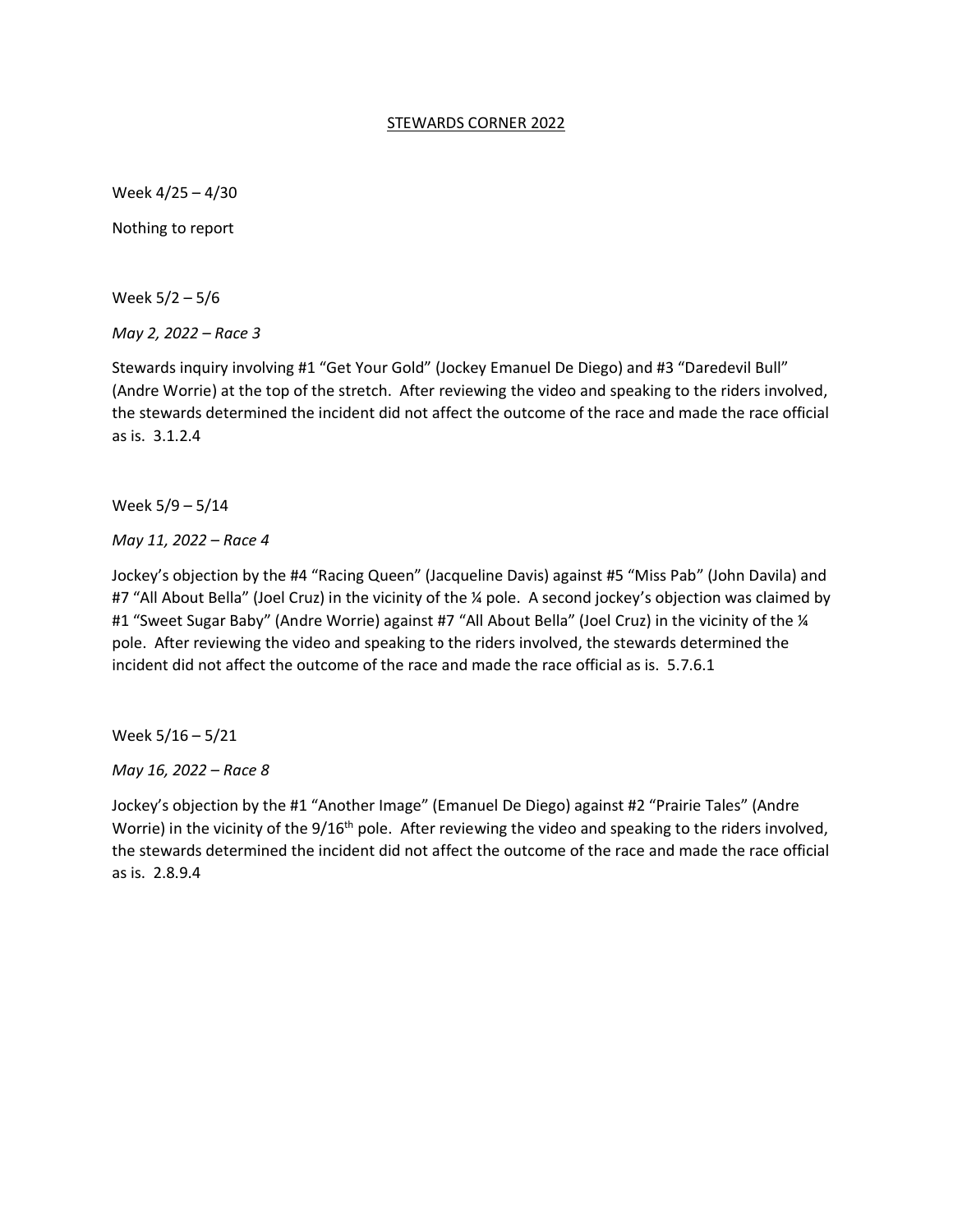Week 5/23 – 5/28

*May 24, 2022 – Race 1*

Stewards inquiry into the stretch run, involving #2 "Shesascoldasice" (Keiber Coa) and #5 "Iova" (Joel Cruz). After reviewing the video and speaking to the riders involved, the stewards determined the incident did not affect the outcome of the race and made the race official as is. 2.5.3.1

# *May 24, 2022 – Race 6*

Stewards inquiry and jockey's objection by the #2 "Betty's Smile" (Jacqueline Davis) against #3 "It Can" (Joel Cruz) for alleged interference in the stretch. After reviewing the video and speaking to the riders involved, the stewards determined the incident did affect the outcome of the race and disqualified #3 "It Can" from  $1<sup>st</sup>$  position and was placed  $3<sup>rd</sup>$  behind #2 "Betty's Smile." New order of finish 6.2.3.4

Week 5/30 – 6/4

*May 31, 2022 – Race 7*

Stewards inquiry and jockey's objection by the #5 "Noble Endeavor" (Jeremias Flores) against #4 "Double Vision" (Kevin Navarro) for alleged interference in the stretch. After reviewing the video and speaking to the riders involved, the stewards determined #4 "Double Vision" drifted out multiple times interfering with #5 "Noble Endeavor", warranting a disqualification from  $1<sup>st</sup>$  position and was placed  $2<sup>nd</sup>$ behind #5 "Noble Endeavor." New order of finish 5.4.3.1

Week 6/6 – 6/11

*June 6, 2022 – Race 1*

Stewards inquiry into the stretch run, involving #4 "Miami Chrome" (Carlos Camilo) and #6 "Nutsie" (Steven Fret). After reviewing the video and speaking to the riders involved, the stewards determined the incident did not affect the outcome of the race and made the race official as is. 4.6.2.3

### *June 6, 2022 – Race 4*

Stewards inquiry into the start of the race, involving #1 "Great Grand Son" (Nazario Alvarado). After reviewing the video, the stewards determined that the horse caused its own issues after the break. Race made official as is. 5.6.2.3